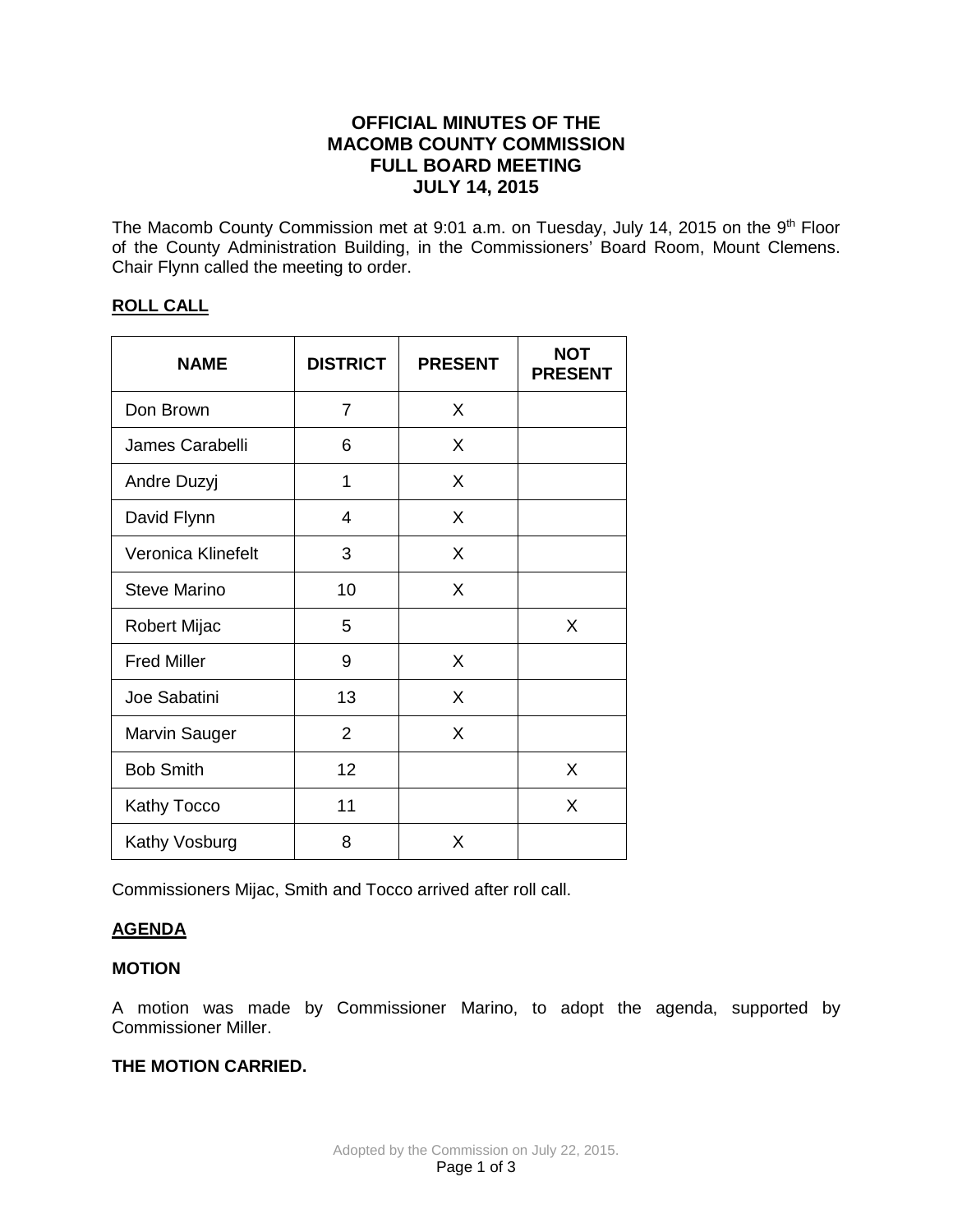### **PUBLIC PARTICIPATION**

None

### **CORRESPONDENCE FROM EXECUTIVE**

None

# **ITEM WAIVED BY INFRASTRUCTURE/ECONOMIC DEVELOPMENT AND FINANCE COMMITTEE CHAIRS:**

#### **MOTION**

**R15-162** A motion was made by Commissioner Brown, to adopt resolution to provide for the issuance and sale of revenue bonds relating to the Southeast Macomb County Waste Water Disposal, supported by Commissioner Sauger.

A roll call vote was taken:

Voting Yes were: Brown, Carabelli, Duyzj, Flynn, Klinefelt, Marino, Mijac, Miller, Sabatini, Sauger and Vosburg. There were 11 Yes votes.

There were 0 No votes.

#### **THE MOTION CARRIED.**

### **PRESENTATION OF 2016 RECOMMENDED BUDGET**

#### **MOTION**

**R15-163** A motion was made by Commissioner Carabelli, to receive and file the presentation of the 2016 recommended budget, supported by Commissioner Smith.

### **THE MOTION CARRIED.**

### **NEW BUSINESS**

None

### **PUBLIC PARTICIPATION**

None